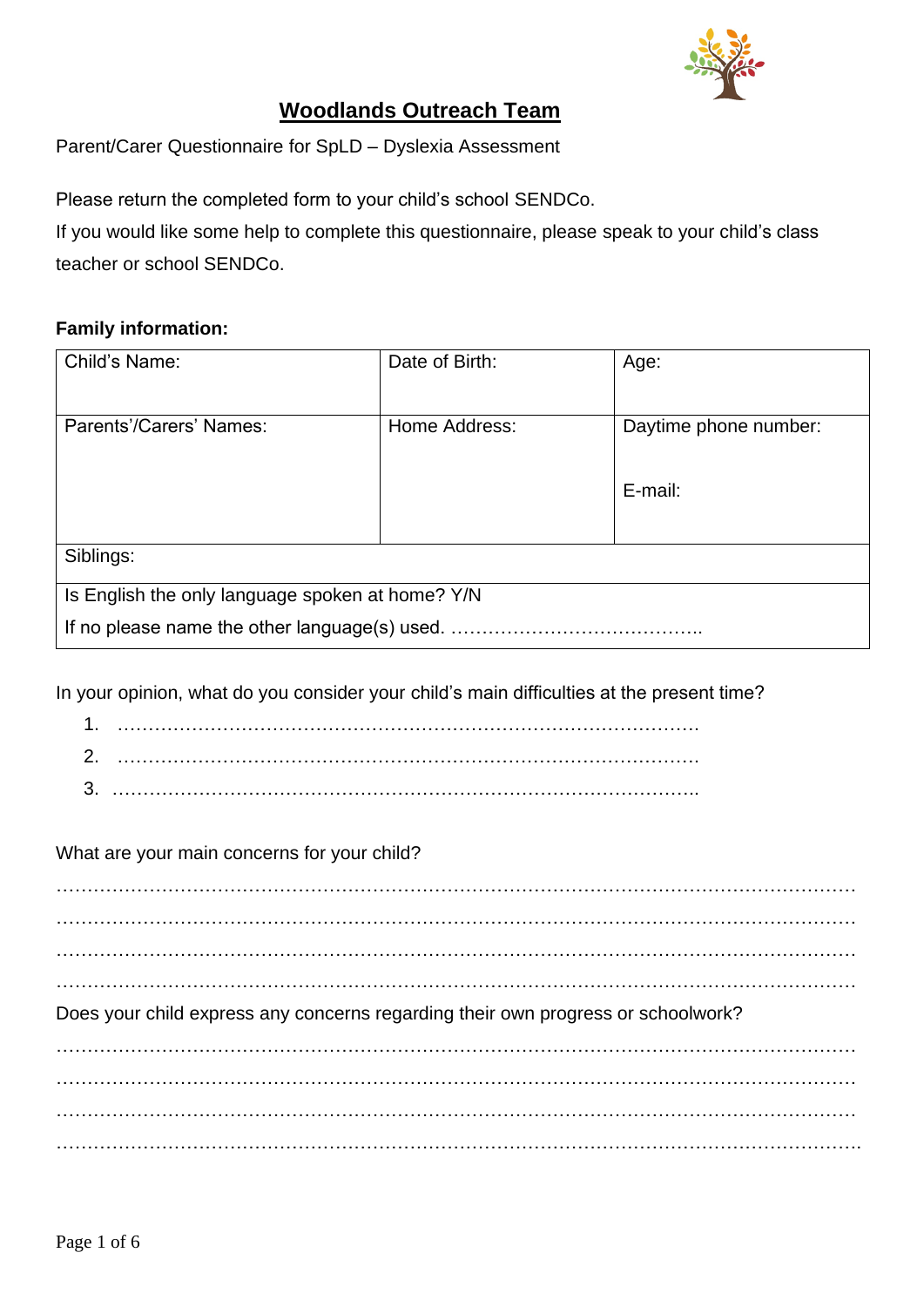

Describe your child's strengths and interests:

# **Early development**

• Pregnancy and Birth – please describe and note any specific problems:

………………………………………………………………………………………………………………… ………………………………………………………………………………………………………………… …………………………………………………………………………………………………………………

• Early developmental milestones – please tick the most appropriate description of when these were achieved and note any specific observations e.g. bum shuffling:

## **Medical history**

• Has your child had any of the following?

| Serious illnesses: Yes/No |  | Injuries: Yes/No |  |
|---------------------------|--|------------------|--|
|---------------------------|--|------------------|--|

Details:

………………………………………………………………………………………………………………… . The contract of the contract of the contract of the contract of the contract of the contract of the contract of the contract of the contract of the contract of the contract of the contract of the contract of the contrac …………………………………………………………………………………………………………………

Chronic/recurring conditions (allergies, colds, ear infections)

Details:

………………………………………………………………………………………………………………… . The contract of the contract of the contract of the contract of the contract of the contract of the contract of the contract of the contract of the contract of the contract of the contract of the contract of the contrac ………………………………………………………………………………………………………………….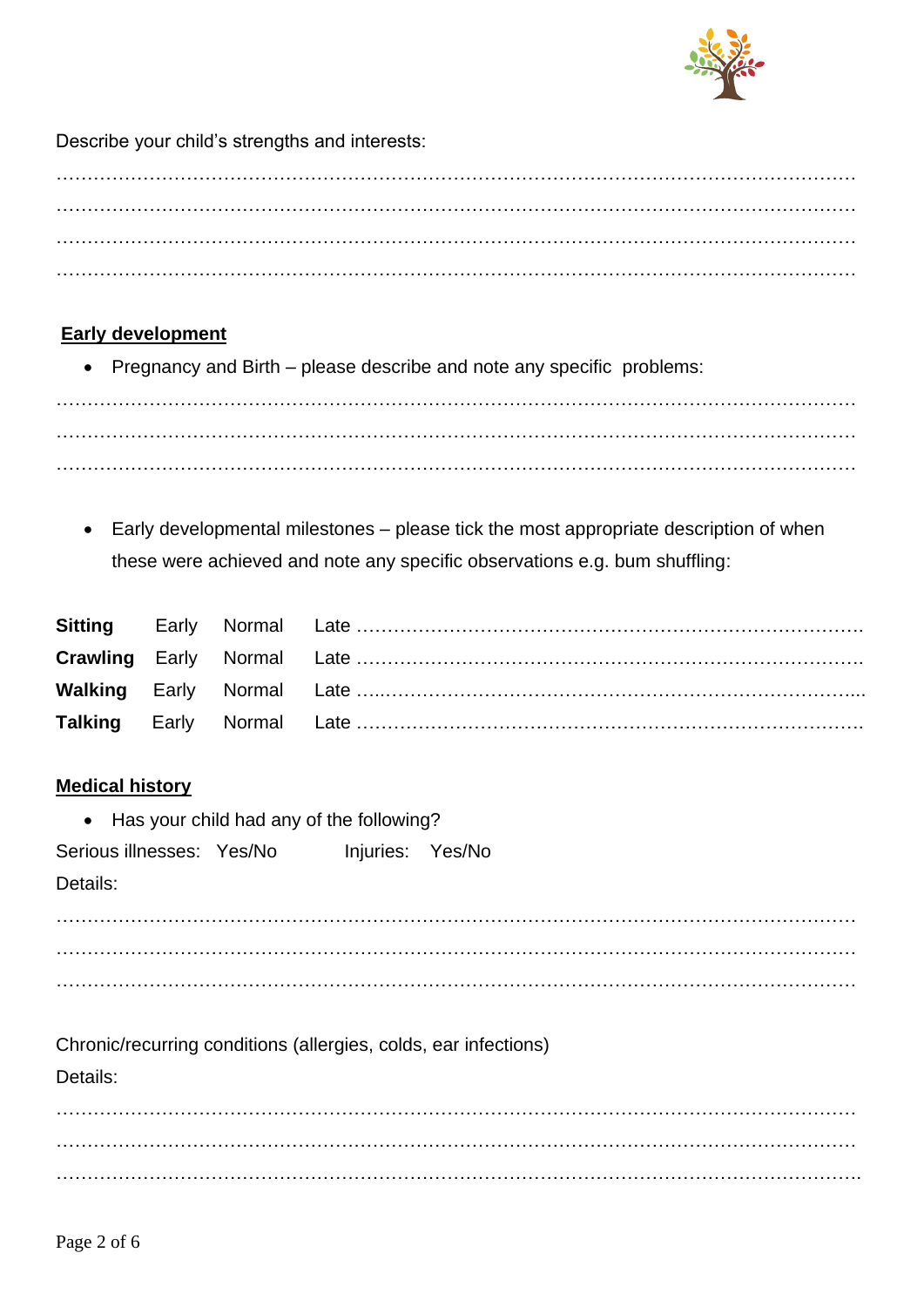

| <b>Hearing</b>                | <b>Eyesight</b>               |
|-------------------------------|-------------------------------|
| Date of last test:            | Date of last test:            |
| Outcomes/results:             | Outcomes/results:             |
| Any concerns since last test: | Any concerns since last test: |
| Any other comments:           |                               |
|                               |                               |

## **Memory Skills**

Describe your child's ability to recall events from the past:

 $\mathcal{L}^{\text{max}}$ ………………………………………………………………………………………… ………………………………………………………………………………………….

How well can your child recall a sequence of instructions?

………………………………………………………………………………………… ………………………………………………………………………………………… ………………………………………………………………………………………….

**Fine/Gross Motor Skills and Coordination – please tick the statements that apply.**

## **Does your child have any difficulty:**

| Tying shoelaces          |   |
|--------------------------|---|
| Writing                  | ш |
| Cutting                  | ш |
| Lacing/threading         | ш |
| Picking up small objects |   |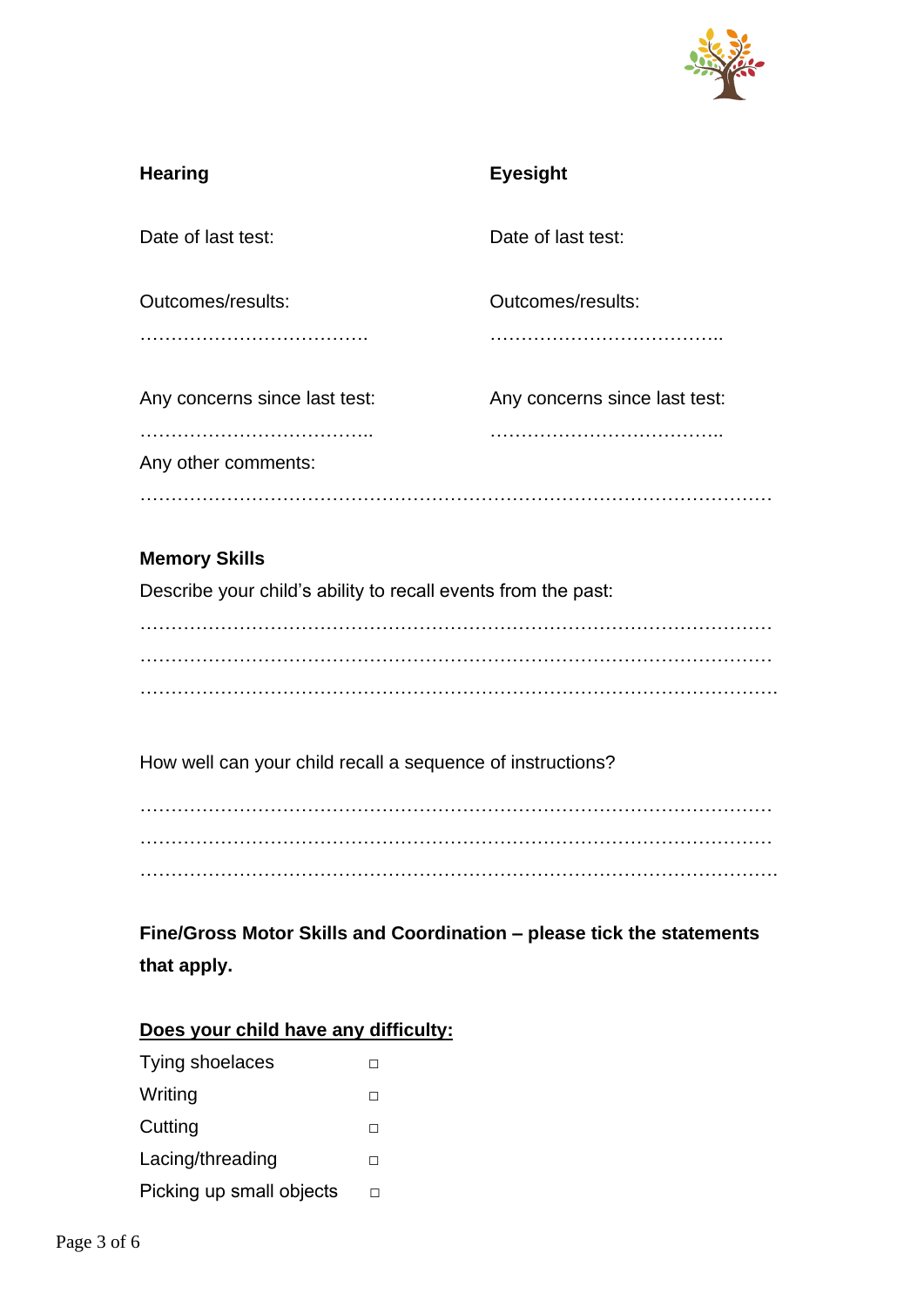

## **Does your child have any difficulty:**

| Riding a bike       |    |
|---------------------|----|
| Catching a ball     |    |
| Throwing a ball     | ΙI |
| Running             |    |
| Jumping             | ΙI |
| Hopping             |    |
| Standing on one leg |    |

## **Is your child accident prone? Do they:**

| Bump into furniture | $\mathsf{L}$ |
|---------------------|--------------|
| Drop things         | $\mathsf{L}$ |
| <b>Break things</b> |              |

## **Is your child (please circle)**

Right/Left Handed Right/Left Footed

#### **Speech and Language:**

Please describe your view of your child's speech and language development:

- Is your child's speech clear? Yes/No
- Do you or others have difficulty understanding what your child is saying? Yes/No
- Does your child ever muddle letters within words when speaking e.g. psghetti (rather than spaghetti)? Yes/No
- Has your child ever received support from Speech and Language Services? If yes, what was the focus of the support?

………………………………………………………………………………………  $\mathcal{L}^{\text{max}}_{\text{max}}$ ……………………………………………………………………………………… ………………………………………………………………………………………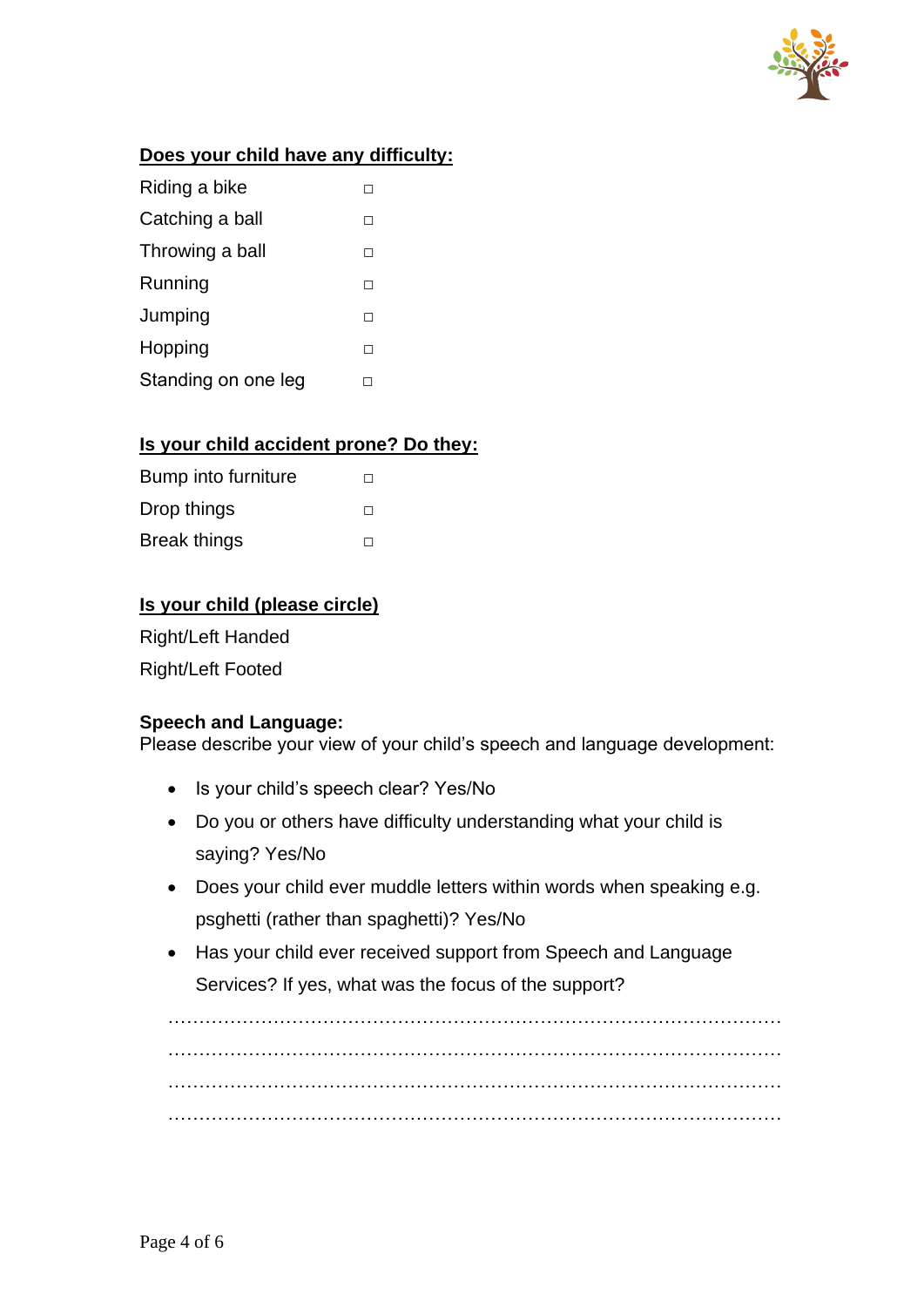

## **Social and emotional development**

Please describe your view of your child's social skills and emotional development:

………………………………………………………………………………………… …………………………………………………………………………………………

………………………………………………………………………………………….

#### **Visual Skills**

- Does your child wear glasses? Yes/No
- If yes, when should s/he wear them?

……………………………………………………………………………….

| Does your child do any of the following?      |   |
|-----------------------------------------------|---|
| Loses place when reading                      | П |
| Complains of headaches/sore eyes when reading | П |
| Blinks/squints when reading                   | П |
| Turns/tilts head when reading/writing         | П |
| Closes/covers one eye when reading/writing    |   |
| Does not recognise familiar words             | П |
| Poor letter formation                         | П |
| Any other comments:                           |   |
|                                               |   |
|                                               |   |
|                                               |   |

…………………………………………………………………………………………

## **Academic attainment**

Please note any observations regarding your child's developing skills for the areas of: